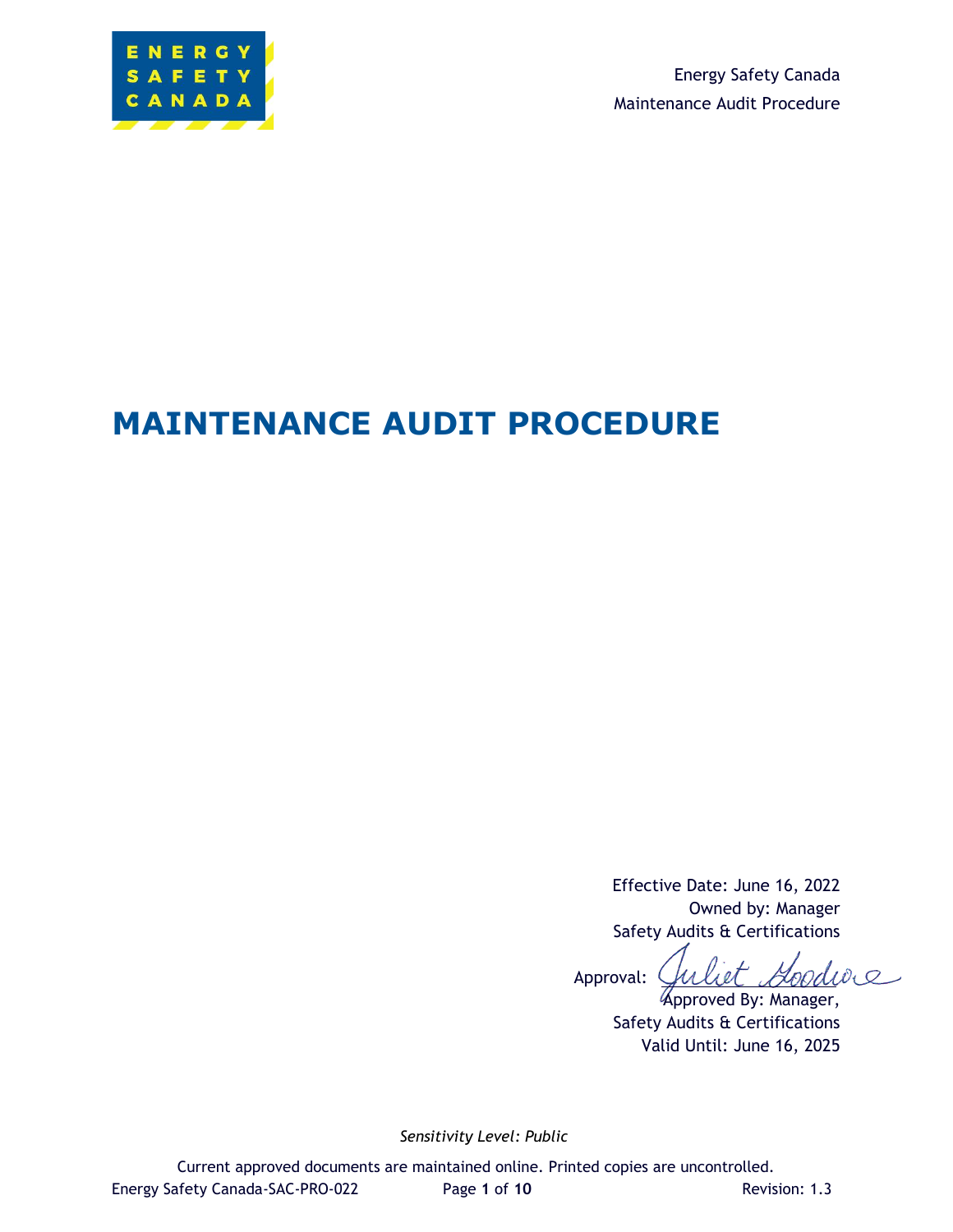

### **SUMMARY OF CHANGES**

This Summary shows:

- All changes from last approved and published document
- The location within the document where the changes have been made

| <b>Version</b> | Date                 | Author(s)         | <b>Revision Notes</b>                                                                                                                                                                                  |
|----------------|----------------------|-------------------|--------------------------------------------------------------------------------------------------------------------------------------------------------------------------------------------------------|
| 1.0            | December 11,<br>2018 | Melissa Mass      | This is the first revision of the<br>Maintenance Audit Procedure.<br>This revision brings the Procedure<br>template into alignment with the<br>templates used by the Governing<br>Documents Framework. |
| 1.1            | June 10, 2020        | Melissa Mass      | Removed Safety Survey from<br>Section 3.0 as a maintenance<br>option and reformatted entire<br>document.                                                                                               |
| 1.2            | November 8,<br>2021  | Julie Remington   | 3 Year review- Removed<br>responsibilities within the report<br>as there was already a table<br>within the policy.                                                                                     |
| 1.3            | June 16, 2022        | Courtney Christie | Review to identify any gaps to<br>the January 2022 Update to AB<br>Partnerships Policy 1.1<br><b>Certification and Maintenance</b><br>Audits.                                                          |



Requirements changed in the new revision will be identified with a revision triangle beside it.

*Sensitivity Level: Public*

Current approved documents are maintained online. Printed copies are uncontrolled. Energy Safety Canada-SAC-PRO-022 Page **2** of **10** Revision: 1.3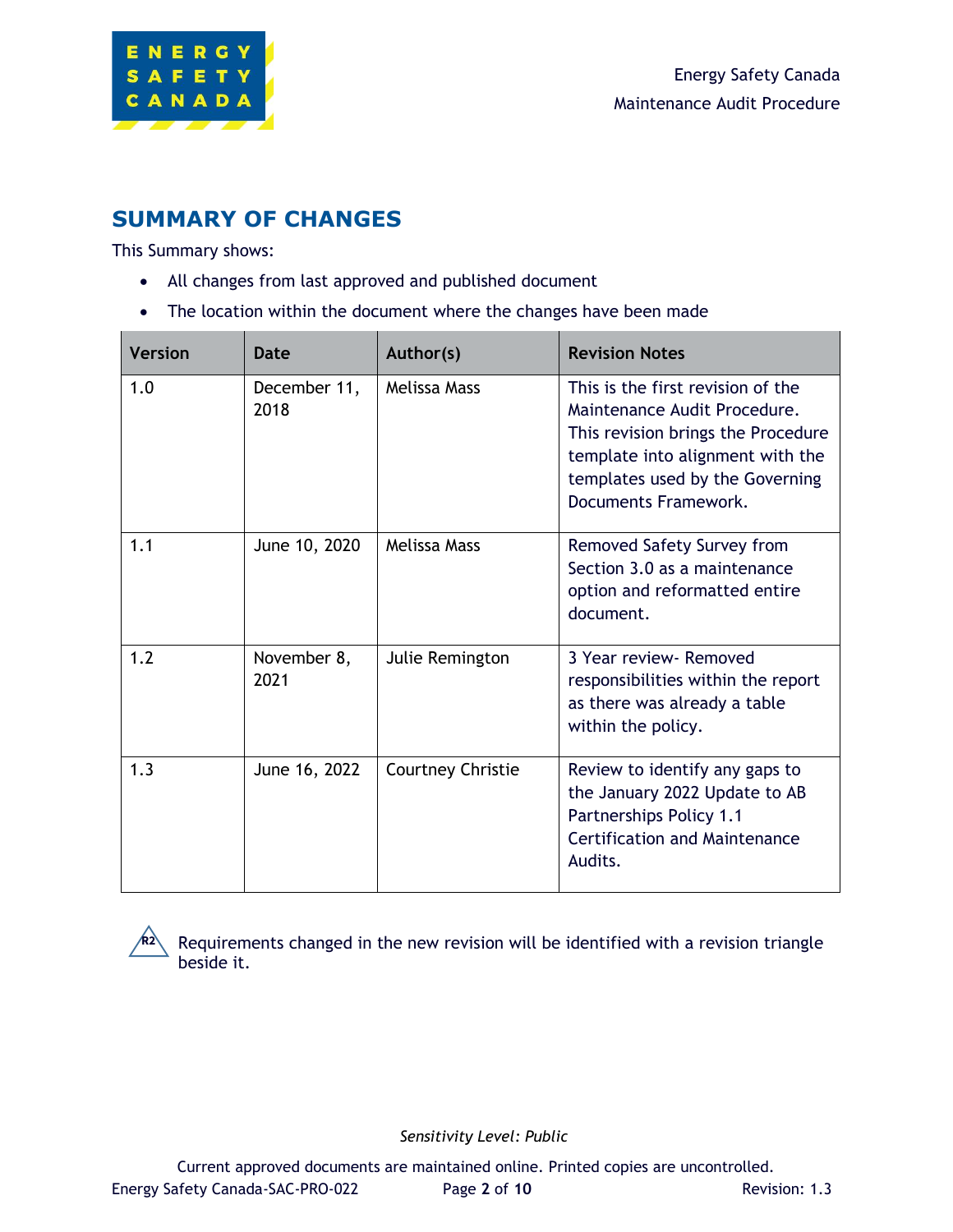

## **SUMMARY OF REVIEWERS**

The following people were involved in the review of this Procedure.

| <b>Name</b>              | <b>Position</b>                                     |
|--------------------------|-----------------------------------------------------|
| Juliet Goodwin           | Manager, Safety Audits and Certifications           |
| Julie Remington          | Quality Assurance, Safety Audits and Certifications |
| <b>Courtney Christie</b> | Audit Specialist, Safety Audits and Certifications  |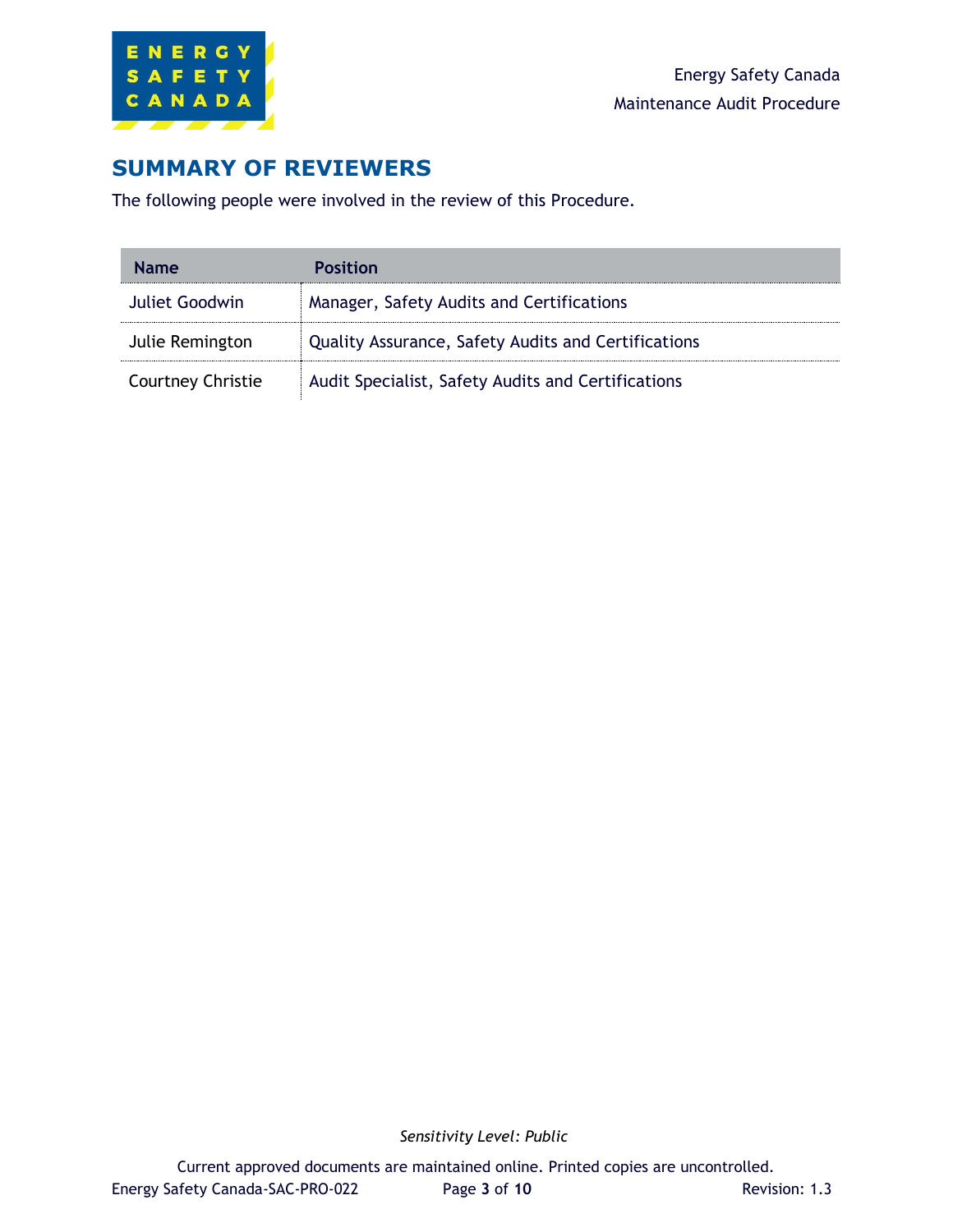

## **TABLE OF CONTENTS**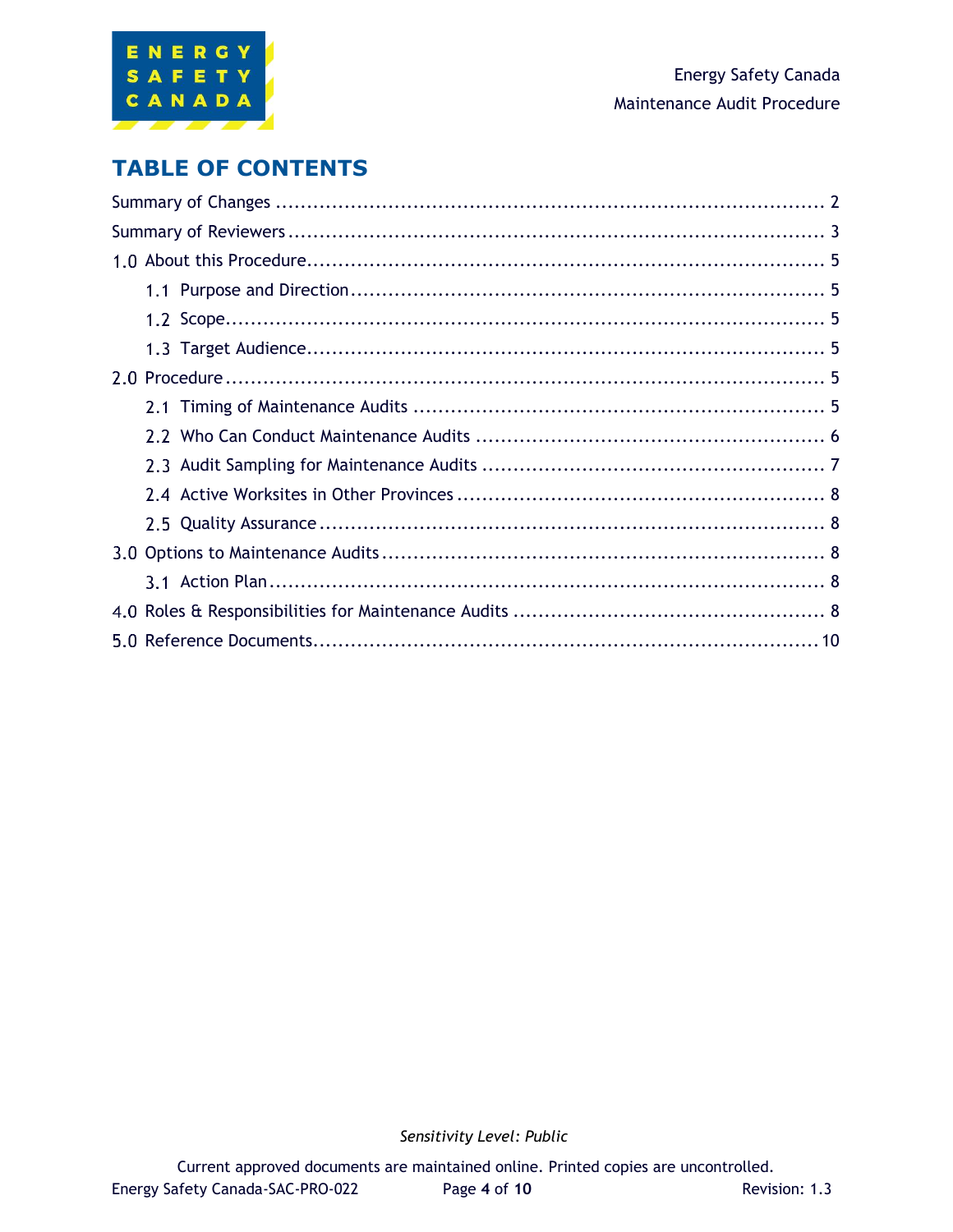

### **ABOUT THIS PROCEDURE**

#### $1.1$ **Purpose and Direction**

An employer must maintain the status of their COR during the second and third calendar years of their certification cycle by conducting annual maintenance audits or approved maintenance options. This is also to remain eligible for any associated provincial government financial incentives.

#### $1.2$ **Scope**

Continuous health and safety program evaluations are an essential part of the COR program. The maintenance audit procedure was developed as a guideline to provide information to maintain a company's COR during the two non-certification years.

#### $1.3<sub>1</sub>$ **Target Audience**

The target audience for this document is all Energy Safety Canada personnel in any work location. This includes:

- All Energy Safety Canada employees, contract workers, consultants, and agents
- All certified Energy Safety Canada Auditors and approved corporate auditors involved in Certificate of Recognition audits

Throughout this document, the terms "Energy Safety Canada" and "Energy Safety Canada personnel" are used to refer to the target audience.

### 2.0 **PROCEDURE**

#### $2.1$ **Timing of Maintenance Audits**

- 2.1.1 Audits must be conducted during times of the year when work activities are at their highest.
- 2.1.2 Maintenance audits should have data gathering activities completed by the employer's anniversary date on their COR certificate or by the end of the quarter the anniversary date falls in (Q1, Q2, Q3 or Q4).
- 2.1.3 If the anniversary date falls in the last month of the year, data gathering activities must be completed prior to the end of the calendar year.
- 2.1.4 If data gathering activities go beyond the calendar year, the audit would be deemed invalid, and the employers COR cancelled.
	- If this occurs, a new certification audit would need to be conducted to recertify the employer's COR. This audit would need to be conducted by an Energy Safety Canada external auditor.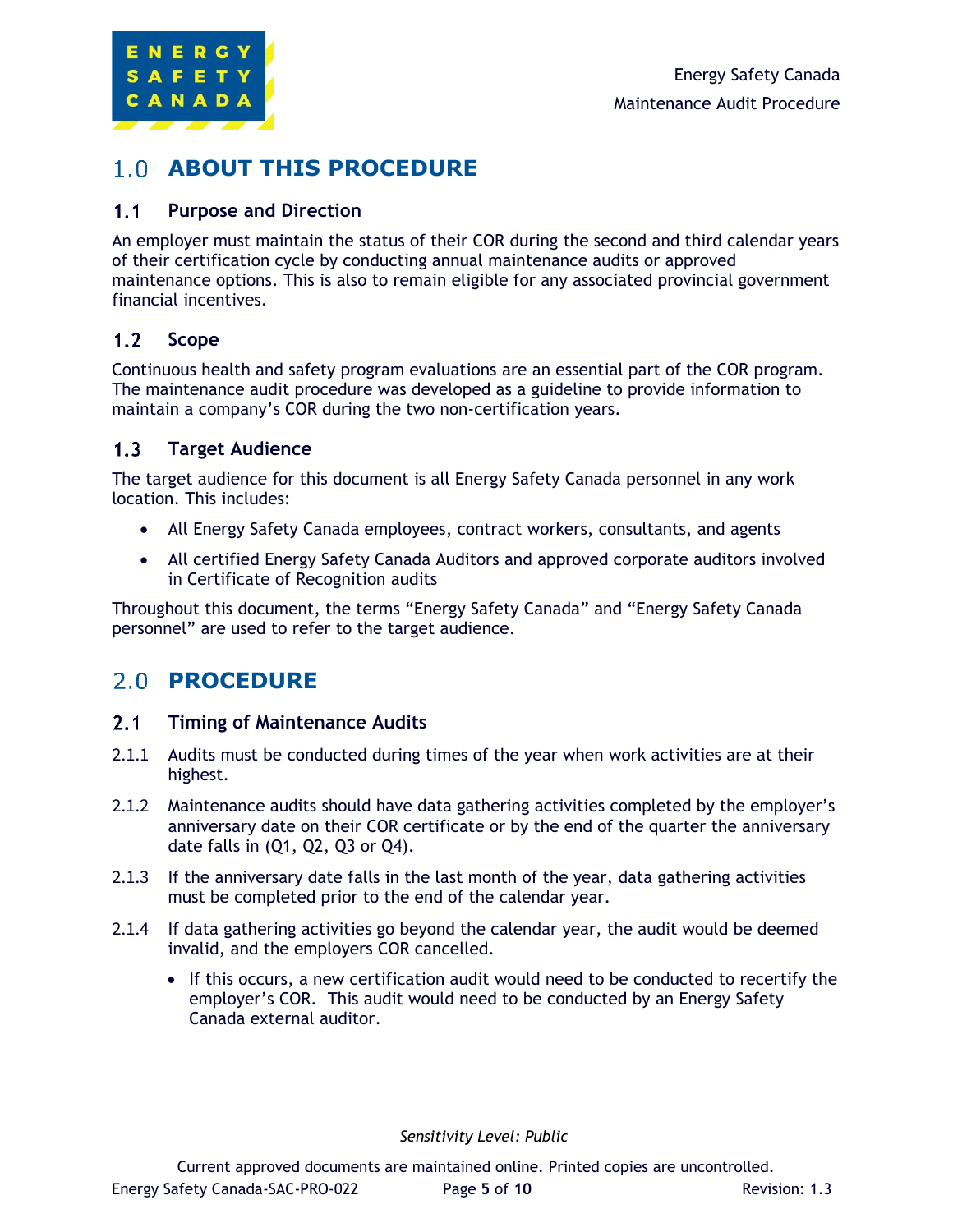

- 2.1.5 Data gathering activities must be completed within 45 days of the audit start date and before December 31 of the maintenance year.
	- In extenuating circumstances, where the auditor requires more time to complete on-site data gathering activities, prior approval may be requested of Energy Safety Canada and the governing body. This approval is not guaranteed. Such extensions may only be applied for the 45-day collection window and not go beyond December 31.
- 2.1.6 A completed audit report must be submitted to Energy Safety Canada within 21 days from the last day of onsite data gathering activities.
	- In extenuating circumstances, where the auditor requires more time to complete report writing, prior approval may be requested of Energy Safety Canada and the governing body. This approval is not guaranteed.
- 2.1.7 Corrections of any deficiencies identified in the audit report as a result of the Quality Assurance (QA) review, must be submitted within 15 days from the feedback date. This cycle of QA review and report resubmission may take up to 90 days total.
	- In extenuating circumstances, where the auditor requires more time to complete corrections of the deficiencies, prior approval may be requested of Energy Safety Canada and the governing body. This approval is not guaranteed.
- 2.1.8 An employer may choose to recertify early by conducting an external audit in a maintenance year.<sup>1</sup>

#### $2.2$ **Who Can Conduct Maintenance Audits**

- 2.2.1 COR maintenance audits can be conducted by:
	- An Energy Safety Canada certified external auditor.
	- An Energy Safety Canada certified internal auditor for the employer seeking the Maintenance Audit.
	- An external or internal auditor candidate seeking auditor certification through Energy Safety Canada's Certified Health and Safety Auditor Program.
	- In circumstances where there is shared ownership between employers, a certified internal auditor for one employer may wish to complete the SAC-CFT-095 Internal Auditor for Multiple Companies Application form and the SAC-CFT-020 Application to Conduct a Group Audit of Related Employers.
	- Internal auditors are not permitted to perform audits on multiple employers unless they apply for and are approved to do so.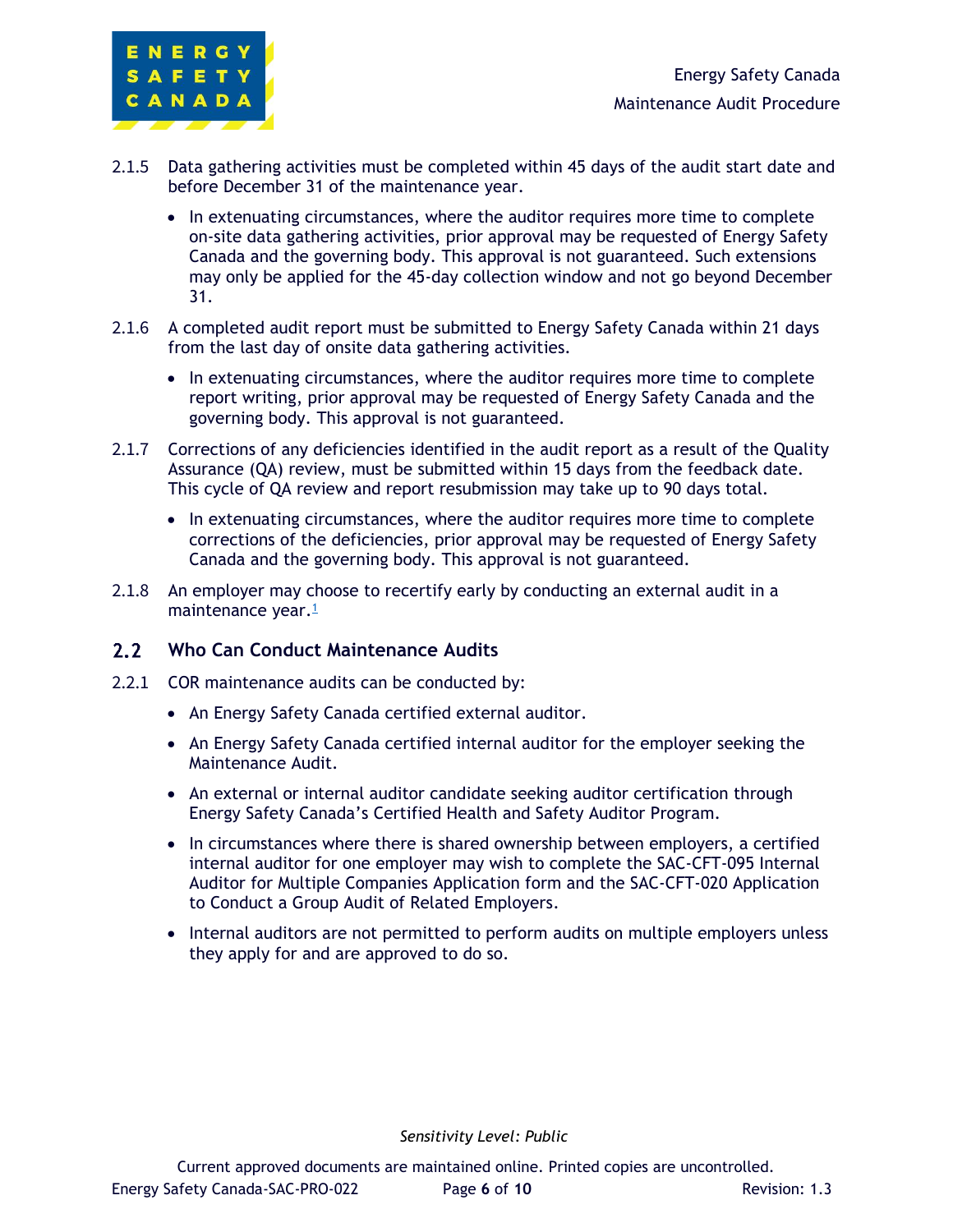

**R2**

#### $2.3$ **Audit Sampling for Maintenance Audits**

- 2.3.1 The standards for representative interview and site sampling (See Partnerships Criteria [for Determining a Representative Sample\)](https://www.energysafetycanada.com/EnergySafetyCanada/media/ESC/COR%20Materials%20-%20Standards/SAC-GDL-004-Audit-Worksite-and-Interview-Sampling.pdf) must be met.
- 2.3.2 Maintenance audits must be conducted on active work sites.
	- Workplace activities must be representative of the employer's operations, including fixed and field sites as appropriate to the nature of their work.
	- An employer operating in seasonal industries, temporary worksites, or who experience frequently changing activity levels due to changes in the general economic conditions may audit based on their best estimate of high to medium activity. The employer must still have at least one active worksite.
	- An employer acquiring or developing new operations, such as additional industries, new facilities, or new services offered, may be required to perform a certification audit instead of a maintenance audit. Such changes must be communicated to Energy Safety Canada prior to registration of the audit.
- 2.3.3 An employer experiencing a significant reduction in their operations, to the point where they have no active worksites, or where their activity level is so low that it is no longer representative, may still conduct a maintenance audit with prior approval. Energy Safety Canada will grant this approval if the employer can demonstrate that this impact is temporary and not a shift in what would be considered a new normal in worksite activities.
- 2.3.4 The maintenance audit must cover the same scope of operations as the original certification audit.
	- This includes certification audits that covered multiple industry classifications, multiple WCB accounts, or provincial jurisdictions.
	- This does not include a certification audit carried out as a group audit of related employers where maintenance audits can be carried out on individual employers<sup>2</sup>.
	- An employer who acquires new operations (e.g. additional industries, new facilities, etc.) may require a new external audit to certify the expanded scope of their business. Energy Safety Canada must be notified immediately if there is such a change.
- 2.3.5 If the scope of the audit is not representative of all the facilities and work sites listed for a specific WCB account, the COR will be limited to the facility or parts of the operation covered by the audit. **R2**
- 2.3.6 One audit can cover more than one WCB account or industry code, but this must be clearly explained by the auditor and must meet the requirements for Auditing Related Employers, or Auditing Employers with Multiple WCB Accounts, and/or Auditing Employers with Multiple WCB Industries. **R2**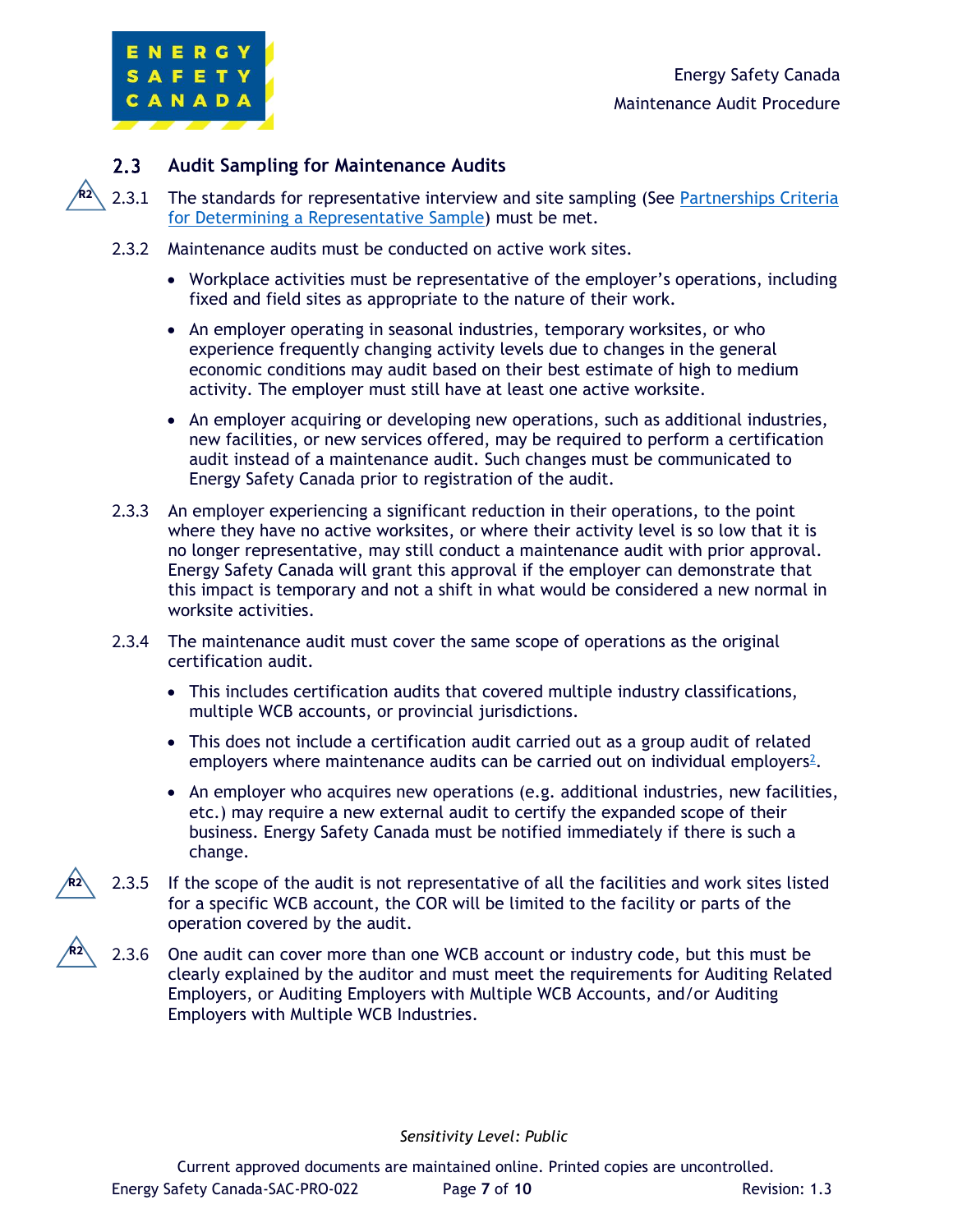

#### $2.4$ **Active Worksites in Other Provinces**

2.4.1 An employer or auditor may apply to Energy Safety Canada using the SAC-CFT-049 application to extend the audit scope to include field sites located in other provinces. Such a request may be made only if there are no active field sites within the provinces, they are maintaining a COR.



**R3**

#### $2.5$ **Quality Assurance**

- 2.5.1 Audits must meet all Partnerships audit quality review standards
- 2.5.2 The passing score for COR maintenance audits is a minimum of 60% based on overall score only.
- 2.5.3 The auditor must provide the employer with the final version of the audit report (including any corrections required by the CP's quality assurance review process).
- 2.5.4 Energy Safety Canada will retain the audit/maintenance option on file.

#### **OPTIONS TO MAINTENANCE AUDITS**  $\sqrt{R1}$

There is an audit option that may be used in place of the maintenance audit. This is available for employers who meet the pre-set criteria.

#### $3.1$ **Action Plan**

3.1.1 To be eligible for an Action Plan, in lieu of a maintenance audit, an employer must request approval from Energy Safety Canada by January 31. To use an Action Plan to maintain their COR the company must meet necessary requirements outlined in SAC PRO-013.

### **ROLES & RESPONSIBILITIES FOR MAINTENANCE AUDITS**

|                 | • Selects one of the following to conduct the maintenance audit:<br>$\circ$ An employee who has recently completed the Energy Safety<br>Canada auditor training, or<br>○ Contract the services of an Energy Safety Canada certified<br>external auditor.                                                                         |
|-----------------|----------------------------------------------------------------------------------------------------------------------------------------------------------------------------------------------------------------------------------------------------------------------------------------------------------------------------------|
| <b>Employer</b> | • Ensures they arrange for their audit to be completed by their<br>anniversary date on their COR certificate or within the quarter that<br>their anniversary date falls in.<br>• Provides the auditor with the necessary information required to<br>complete their audit.<br>• Submit all required fees to Energy Safety Canada. |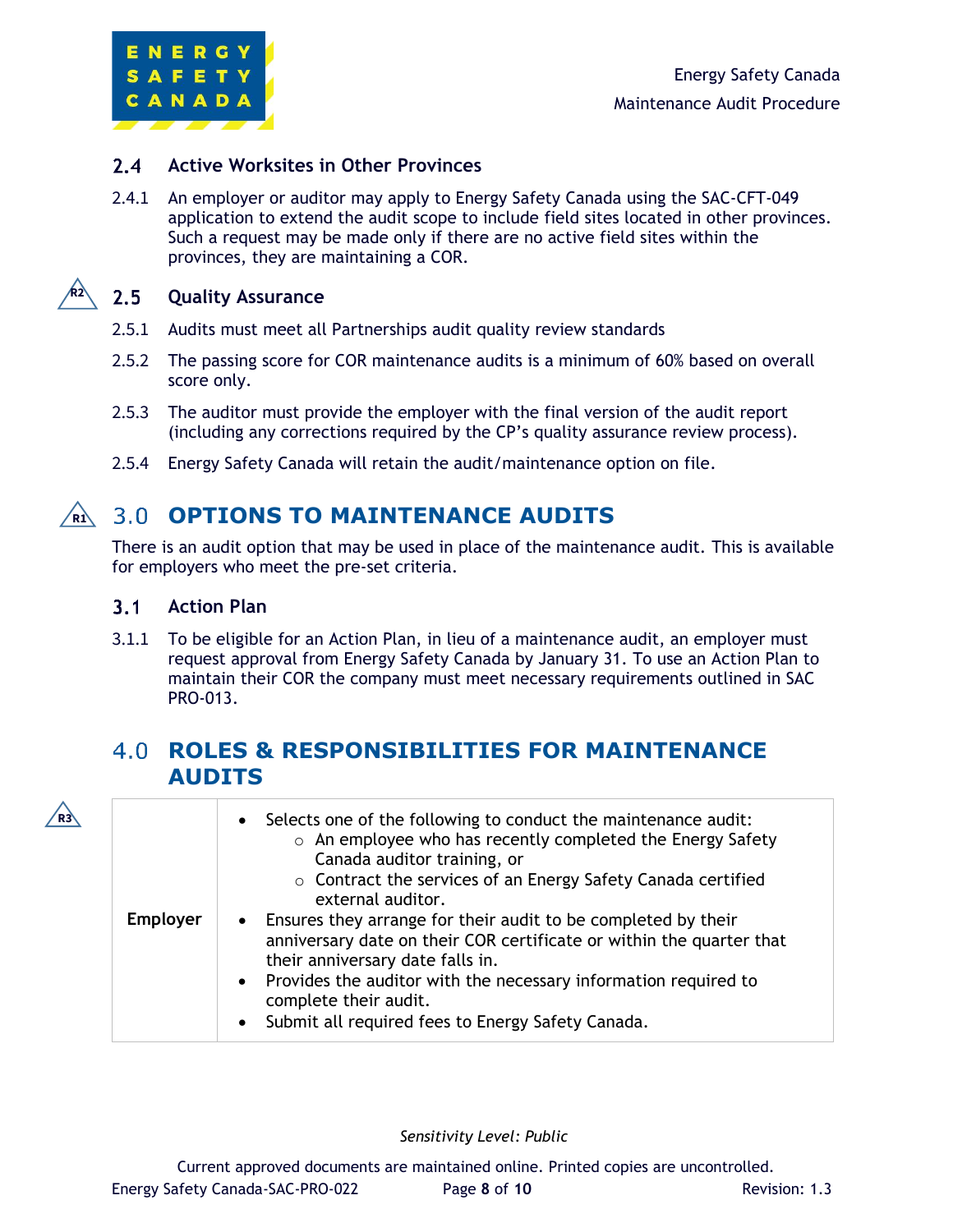

| <b>Auditor</b>                           | Initiates a plan with the Employer regarding the scope of the audit.<br>Registers the audit with Energy Safety Canada.<br>Auditors may include an audit plan proposing an interview and work<br>site sampling to confirm compliance to Energy Safety Canada<br>standards as part of the audit registration process.<br>Uses the current Energy Safety Canada COR audit protocol to conduct<br>the audit.<br>Ensures that the onsite data gathering activities do not exceed 45<br>days.<br>Submits the completed audit report to Energy Safety Canada within<br>21 days of the last day data gathering.<br>Addresses any deficiencies identified in the audit QA review within 15<br>days of notification.<br>Communicate to Energy Safety Canada if any major changes to the<br>scope of the Audit occurs. (E.g., Audit type, adding or removing WCB<br>account information, start dates)<br>Provides the employer with the final audit report.<br>The final audit report is provided after the audit QA review is<br>complete so that it includes any corrections or additions arising from<br>the audit QA review.                                                                                                                                                                                                                                     |
|------------------------------------------|-----------------------------------------------------------------------------------------------------------------------------------------------------------------------------------------------------------------------------------------------------------------------------------------------------------------------------------------------------------------------------------------------------------------------------------------------------------------------------------------------------------------------------------------------------------------------------------------------------------------------------------------------------------------------------------------------------------------------------------------------------------------------------------------------------------------------------------------------------------------------------------------------------------------------------------------------------------------------------------------------------------------------------------------------------------------------------------------------------------------------------------------------------------------------------------------------------------------------------------------------------------------------------------------------------------------------------------------------------------|
| <b>Energy</b><br><b>Safety</b><br>Canada | Communicates COR maintenance requirements to employers.<br>$\bullet$<br>Sends a reminder to COR holders of this requirement prior to their<br>$\bullet$<br>anniversary date of their COR.<br>Receives and approves the audit registration request.<br>$\bullet$<br>Reviews any Audit Plans for team or complex audits.<br>$\bullet$<br>Performs an audit QA review in accordance with the Energy Safety<br>$\bullet$<br>Canada audit QA review procedure once the audit is submitted.<br>Provides timely feedback to the auditor<br>Provides notice to the auditor and the employer once Audit QA review is<br>complete.<br>$\circ$ This notice informs both parties of the requirement that the<br>employer must receive the final version of the audit report from<br>the auditor after QA review is complete.<br>Registers the completion of a maintenance audit with the appropriate<br>governing bodies.<br>In the event that an employer fails to conduct or provide a successful<br>Maintenance Audit within the calendar year (at least 60%), Energy<br>Safety Canada:<br>Informs the employer that their COR is no longer valid.<br>$\circ$<br>Removes the employer from the official list of Energy Safety<br>$\circ$<br>Canada COR holders.<br>Informs the relevant governing bodies that the employer's COR<br>$\circ$<br>has been cancelled. |